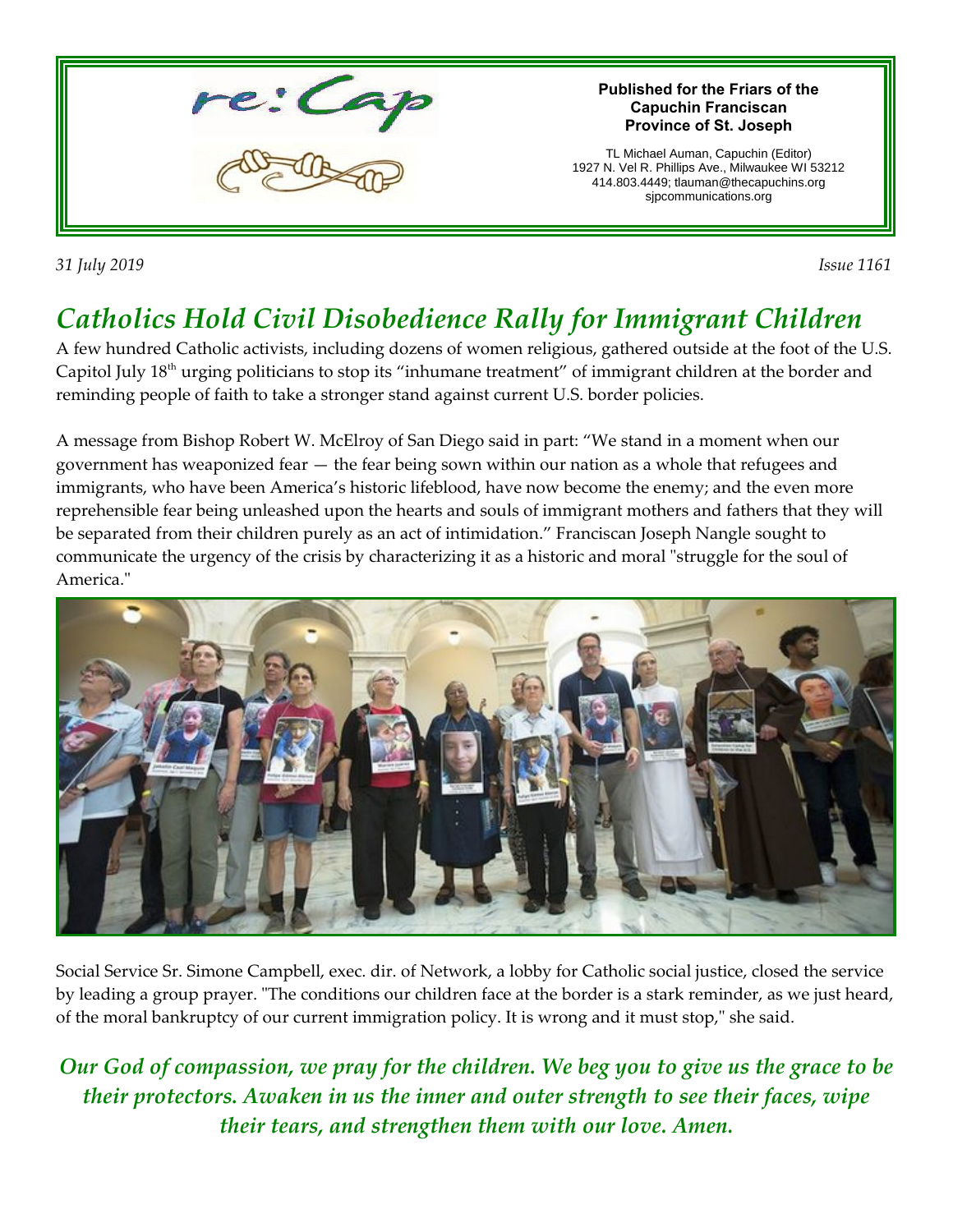## *We Saw You at Our Summer Celebrations!*





*Friars, Affiliates, Relatives and Friends Celebrated Religious Jubilees, First Profession and Perpetual Professions With Us at St. Lawrence Seminary.*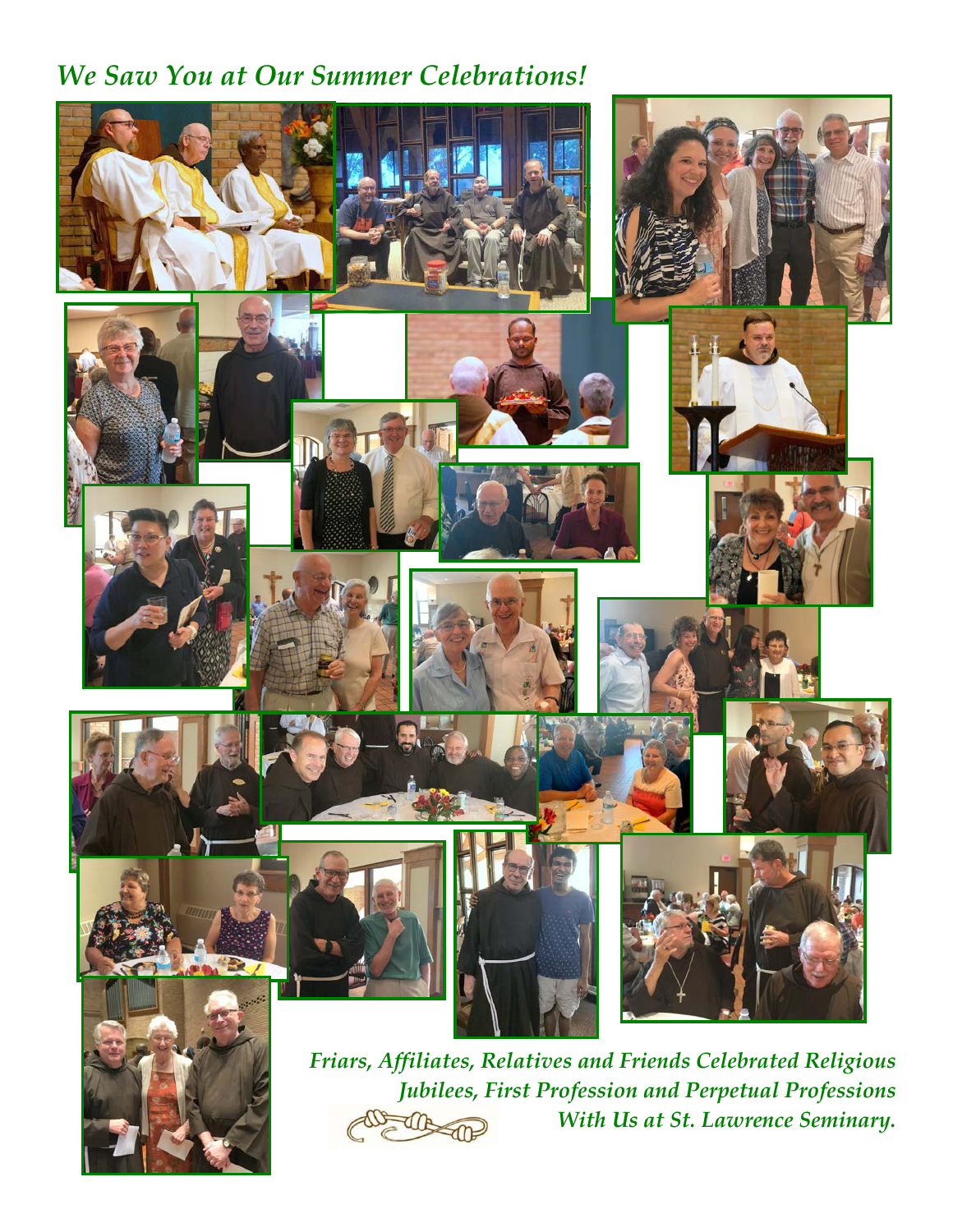

*In our next issue, we'll have photos of Javier's first profession and the investiture of Ashwin Kumar and Jacob Shultz. Thanks to all of you who celebrated with us!*